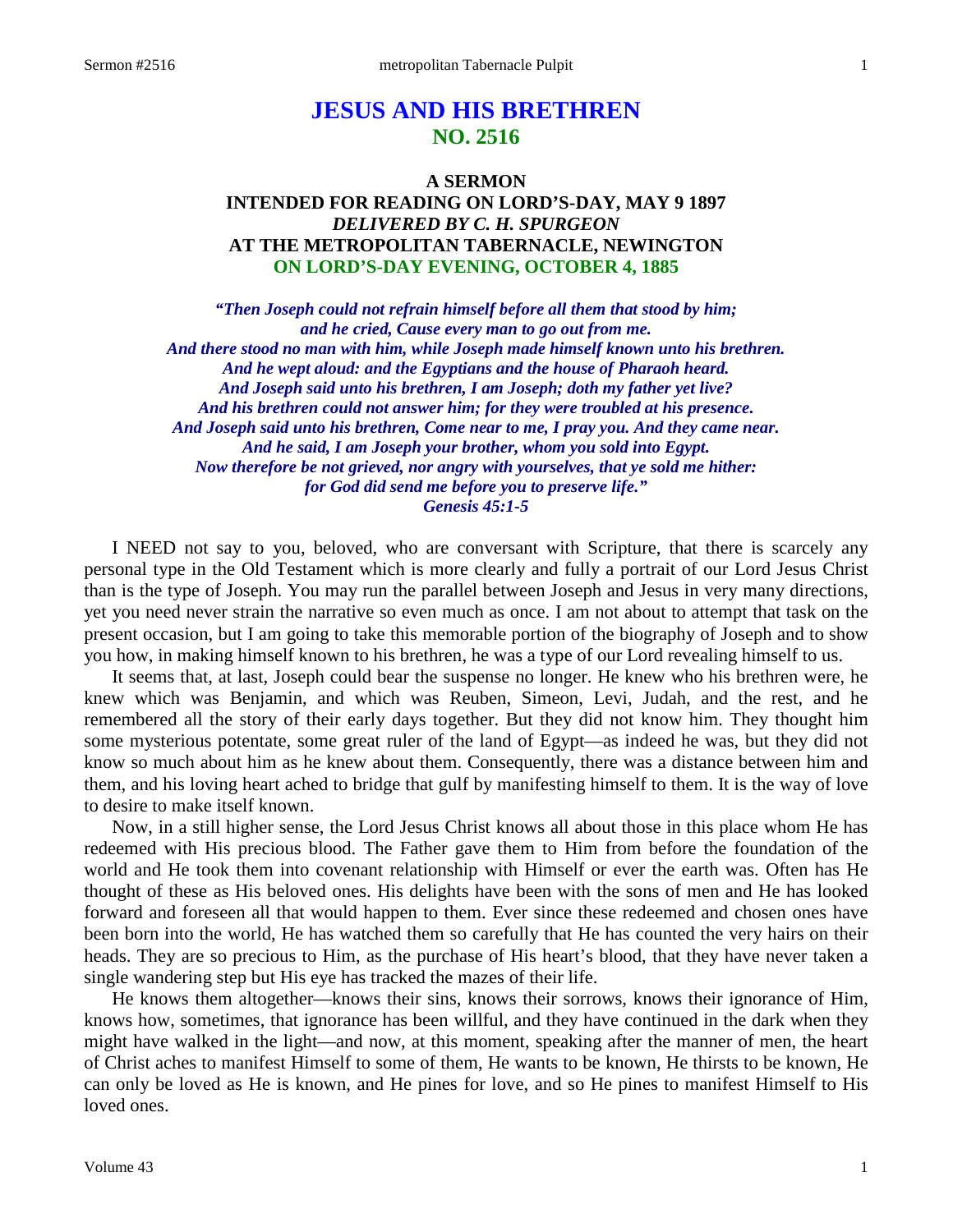Ay, and there are some of them who know Him already in a measure, but their measure is a very little one. It is but as a drop compared with the great deep sea. I have been praying, and am praying still, and I am not alone in the prayer, that this very hour the Lord Jesus may be pleased to manifest Himself to His own blood-bought ones. To all who have been called by His grace already, and to many not yet called to Him, may He come in the fullness of His own glorious revelation and make Himself known. For know you not this—that the revelation of Christ in the Word will not save you unless Christ is revealed in you and to you personally?

Nay, more than that—the Christ born at Bethlehem will not save you unless that Christ is formed in you the hope of glory, He must Himself come to *you* and make Himself known to you. It will not suffice you to read about His healing the sick. He must touch *you* with His hand, or you must touch the hem of His garment with your hand. But somehow there must be personal contract between yourself and the Lord Jesus Christ, or else all that He did will avail nothing to you. Let this be our prayer now—that to each man and woman and child here the Lord may graciously make Himself known.

**I.** Notice, first, that THE LORD JESUS CHRIST, LIKE JOSEPH, REVEALS HIMSELF IN PRIVATE FOR THE MOST PART.

Joseph cried, "Cause every man to go out from me. And there stood no man with him while Joseph made himself known unto his brethren." It would not have been seemly for this great ruler to lose all command of himself in the presence of the Egyptians. His heart was carried away with love to his brothers and the cry that he lifted up was so loud that the people in other parts of the palace could hear that something strange was going on!

But he could not bear that they should all stand around and gaze with curious eyes upon their ruler as he revealed himself to his brothers. They would not have understood it, they might have misrepresented it. At any rate, he could not bear that the scene of affection which was now to be enacted should be witnessed by strangers, so he cried, "Cause every man to go out from me."

My dear friends, do you really want savingly to see and know the Lord Jesus Christ? Have you ever beheld Him by the eye of faith? Then, permit be to exhort you to be *literally much alone*—much alone in searching the Scriptures, and much alone in private, secret prayer. That gracious revelation of Himself to you as bearing your sins and putting away your guilt, will nor be likely to come to you until you get a little time in private, where you can quietly meditate upon your Lord and His great atoning work.

The mischief of this busy London is that we are fretted and worn with incessant occupations—we should all of us be much stronger and better if we saw less of the faces of men and more of the face of God. But for a penitent sinner who desires to behold his pardon written in the smiling countenance of Christ, there must be solitude. You must rise earlier in the morning and get a half-hour to yourself then, or you must sit up later at night, or you must steal out of bed at the dead of night, or you must even resolve that you will not go to your business until the first business of finding Christ is ended once for all!

I feel persuaded that with some of you at least, there will be no peace to your heart, and no comfortable sight of Christ, until you have gone upstairs and said, "Here, alone, with every man put out and every wandering thought excluded, will I bow the knee and cry, and look, and hope, and believe until I can say, 'I have seen the Lord! I have looked to Him whom I have pierced and I have seen my sin put away by His death upon the tree.'"

Further, I want you to notice not only the excellence of solitude in general, but *the benefit of a kind of mental solitude.* Brethren, if in the house of God, in the midst of the assembly, the Lord Jesus Christ is ever to manifest Himself personally to us, it must be in a kind of mental and spiritual solitude. I believe that the preacher will never succeed in winning a soul if he tries to make himself prominent in his own preaching.

An old man who was accustomed to catching trout in a certain stream, was asked by one who had been fishing in vain, "Have you caught any fish today?" "Yes, sir," he said, "I have a little basketful." "Oh!" said the other, "I have been fishing all day long and I have taken none." "No," said the man, "but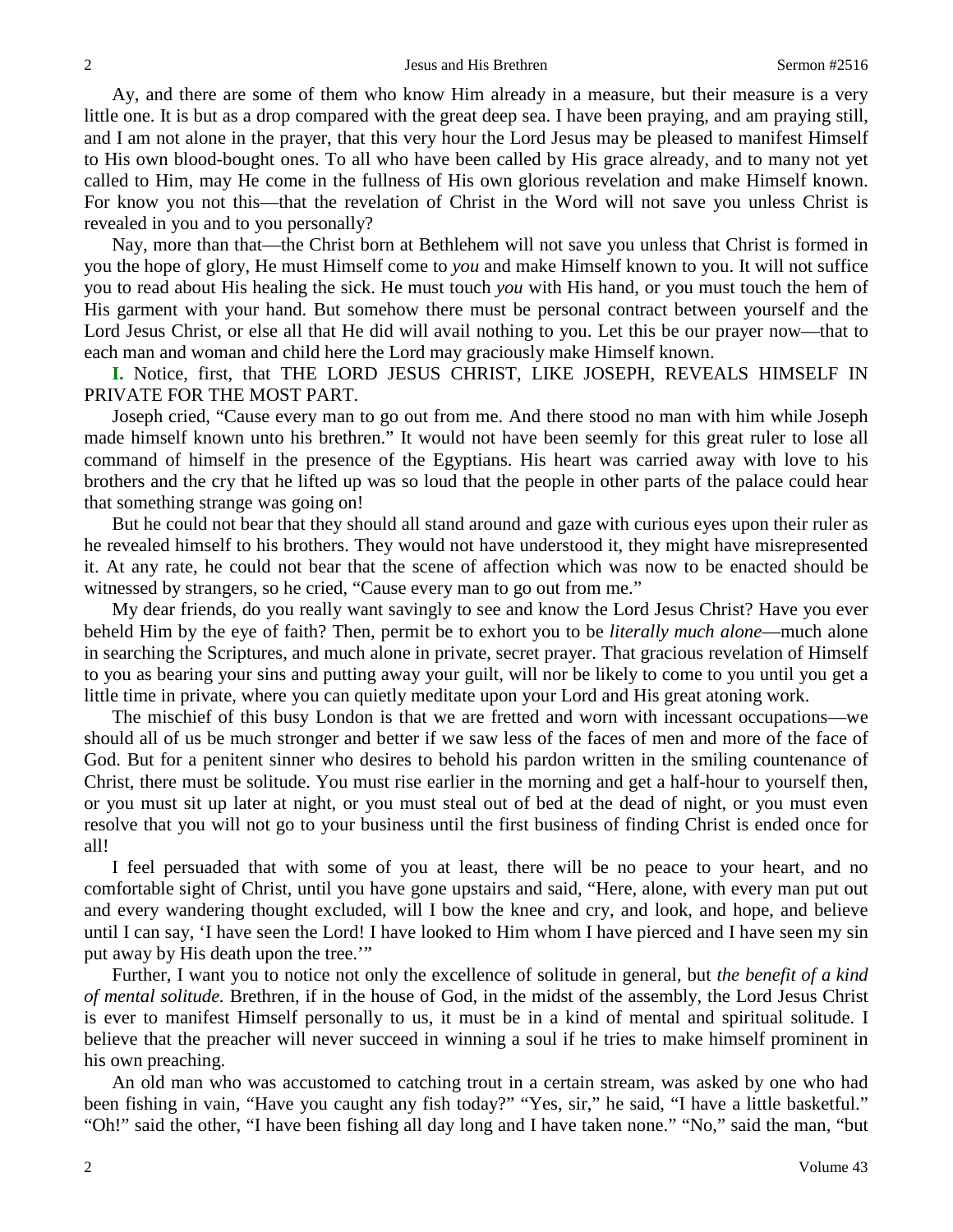there are three rules about catching trout, which, perhaps, you have not observed. The first is—Get quite out of sight. And the second is—Get still more out of sight. And the third is—Get still more out of sight than that—and you will catch them."

And I believe that it is just so in preaching. If the preacher can get quite out of sight, still more out of sight, and yet still more out of sight, then he will be the means of bringing souls to Christ. And you, dear friends, will only see Him well in any kind of preaching when you try to forget the man. I mean that remark to apply in two ways. Perhaps the preacher is one whom you dearly love and you expect much from him. Well then, forget him, expect nothing from him, and look away from him to your Lord.

Or perhaps, the preacher's voice has no particular charm for you, the man is not very bright in his utterances. Well, forget him and try to see his Master. Forget the preacher for good and for bad, for better and for worse, and get to the Lord Himself.

There is a story told of Mr. Erskine having preached on one occasion before the communion, and a good woman, a child of God, heard him with such delight and was so much fed and satisfied, that she left her own pastor and went some miles on the next Lord's-day to go and hear him again. That morning, he was dreadfully dry and barren, or at least she thought that he was. There was no food for her whatever, and being not a very wise woman, she went in to tell him so.

She said, "Oh, Mr. Erskine, I heard you at the communion with such delight. You seemed to take me to the very gates of heaven and I was fed with the finest of the wheat. So I have come this morning on purpose to hear you, and I confess that I have got nothing out of you!" So he said, "My good woman, what did you go for last Sabbath-day?" "I went to the communion, sir." "Yes, you went to the communion. That was to have communion with the Lord?" "Yes," she said, "I did." "Well," said Mr. Erskine, "that is what you went for and you got it—and the Lord blessed my word to you, and you had communion with Him. Now, what did you come here for this morning?" "I came to hear you, sir." "And you have got what you came for, for you have heard me, and found that I am a poor, dry, sapless thing, there is nothing in me."

Think of this story when you are remembering the Lord's servants and forgetting their Master Himself. I do believe that, as you are sitting here, you whose eyes have already been opened by the Spirit of God, if you will but say, "Cause every man to go out from me. Shut the door, I have entered into my closet even while in the pew. I am alone, now, and I desire to see no man save Jesus, only." You shall see Him, for He manifests Himself to His people all alone. Oh, that each one here would say, "There is nothing but Christ that I desire to see, there is nothing else I wish to remember, I would think only of my Lord Jesus. May He be pleased to reveal Himself to me!"

**II.** The second remark I have to make is this—when the Lord Jesus Christ reveals Himself to any man for the first time, it is usually in the midst of terror, and THAT FIRST REVELATION OFTEN CREATES MUCH SADNESS.

When Joseph made himself known to his brethren and said to them, "I am Joseph," "they were troubled at his presence." Judah had made a very plaintive speech when it was threatened that Benjamin should be detained in Egypt, and all the brothers were in deep trouble, so that, when the great ruler said to them, "I am Joseph," they were not filled with joy by his words, so we read, "His brethren could not answer him; for they were troubled at his presence." He was Joseph, their brother, and he loved every one of them—yet, "they were troubled at his presence." It was the best thing that could have happened to them to be in the presence of him who was sent of God to save their lives with a great deliverance. Yet, "they were troubled at his presence."

And you and I recollect, perhaps, when, under a deep sense of sin and sorrow, we had our first perception of Christ's salvation—instead of being glad at it, we were "troubled at his presence." "Why!" we said to ourselves, "this Christ is He whom we have despised, and rejected, and crucified." There did not seem, at first, much comfort for us in the manifestation of Christ. One said, in order to cheer us, "He died for sinners." "But," we answered, "surely not for such sinners as we are."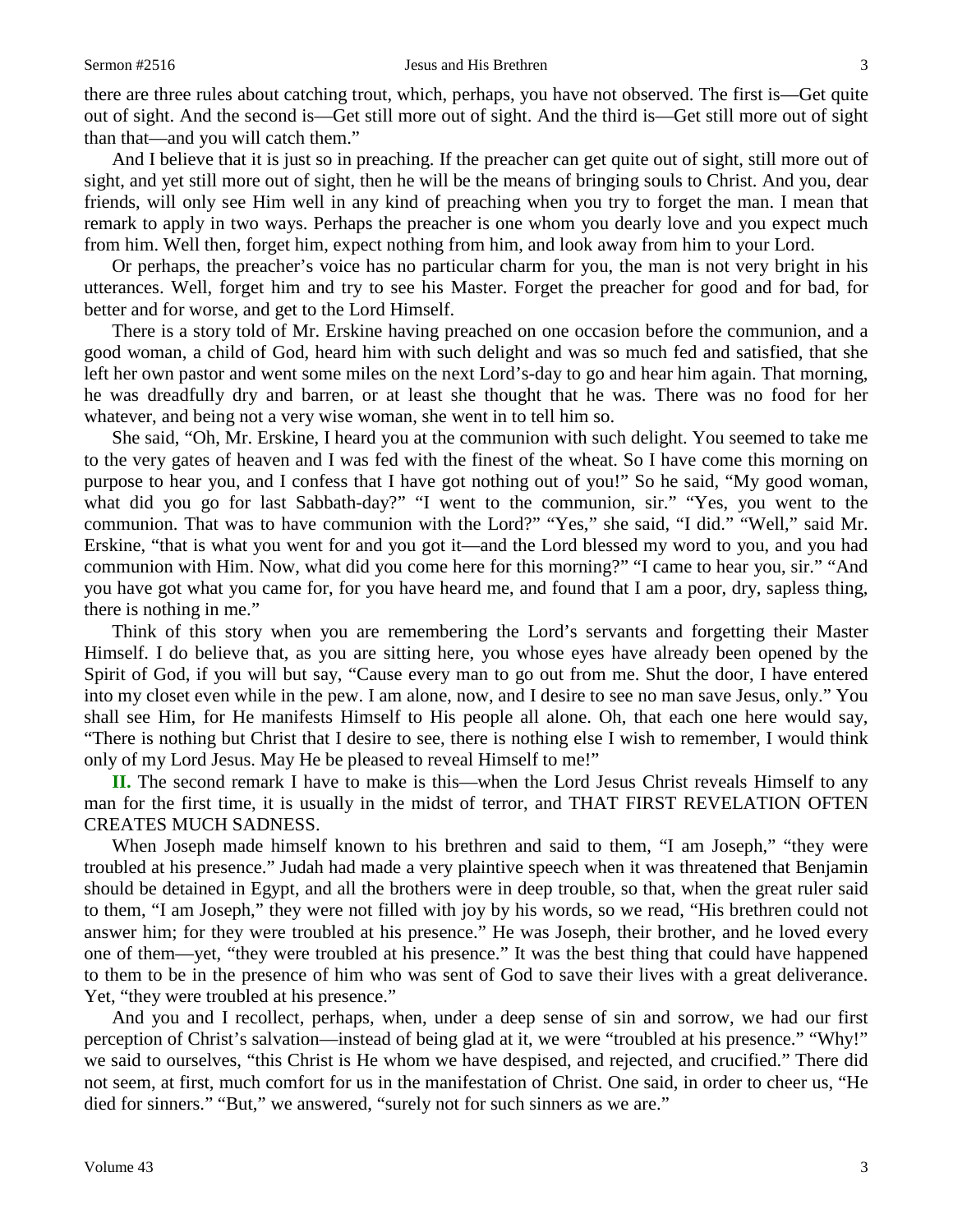Even the very sound of that blessed word "salvation" grated on our ears, because we thought we should be like the fabled Tantalus—up to our necks in water which we could not drink, or surrounded by fruit which we could not pluck. "He may have died for others," we seemed to say, "but scarcely for us." We "were troubled at his presence."

Even the house of God, to which we continued to go, was a place of terror to us and we cried, like Jacob did at Bethel, "How dreadful is this place!" In the worst sense of that word, it really was "dreadful" to us—full of dread, although we believed it to be "none other but the house of God, and the gate of heaven."

We said, "What right have we to be in the house of God? How can we expect to enter heaven even though its gate is so near to us?" We heard that Jesus of Nazareth was passing by, but we sorrowfully exclaimed, "Ah, that is only too true! He will pass by, He will never stop to look at us." We heard that precious text, "God so loved the world, that he gave his only begotten Son, that whosoever believeth in him should not perish, but have everlasting life," yet we said, "What is it to believe in Him? How can we believe in Him?" The light seemed shining all around us, but our eyes were blind to it! The music of heaven was sounding in all its sweetness, but our ears were closed to its melody. Everlasting love was coming near to us, yet our hearts did not open to receive it, and therefore we could not answer Christ, for we "were troubled at his presence."

Dear friends, if any of you are in this sad state, do not therefore be driven away from our Jesus, our greater Joseph, but still stand in His presence, even though you are troubled at it, for that experience, though it be bitter, is a bitter sweet. There may be trouble in Christ's presence, but there is a far greater trouble in being driven from His presence, and from the glory of His power.

So keep standing just where you are, even though you stand trembling, for by-and-by, and perhaps this very hour, He will graciously reveal Himself to you and you shall no longer tremble at His presence, but on the contrary, you shall rejoice with unspeakable joy and full of glory, as you perceive that this Joseph, this Jesus, is your Brother, your Savior, your Friend, your all in all!

**II.** Now, thirdly, though the first appearance of Jesus, like that of Joseph, may cause sadness, THE FURTHER REVELATION OF THE LORD JESUS CHRIST TO HIS BRETHREN BRINGS THEM THE GREATEST POSSIBLE JOY.

If you look at this passage when you are at home, you will perhaps say to yourself, "The second time that Joseph spoke to his brethren, he had not much more to say than he said the first time. For then he said, 'I am Joseph; does my father yet live?' And the second time there was as much the same burden in his language, "I am Joseph, your brother, whom you sold into Egypt."

So, when Christ reveals Himself in grace to any poor heart, *the revelation, for substance, is much the same as at the first, yet there is a great difference*. When, for the first time, I heard the Gospel to my soul's salvation, I thought that I had never really heard the Gospel before, and I began to think that the preachers to whom I had listened had not truly preached it. But on looking back, I am inclined to believe that I had heard the Gospel fully preached many hundreds of times before, but that this was the difference—I then heard it as though I heard it not—and when I did hear it, the message may not have been any more clear in itself than it had been at former times, but the power of the Holy Spirit was present to open my ears and to guide the message to my heart.

O dear friend, if you have heard me preach Christ crucified and you have not yet seen Christ to your soul's salvation, I pray that you may do so now! I do not suppose that there will be any difference in the sermon, or in the truth proclaimed. The difference will be that in the one case it has not reached your heart, and in the other case it will. O blessed Master, speak comfortably to the hearts of sinners and to the hearts of Your people, too! Make the old, old Gospel be new to us by clothing it with a new power within our hearts and consciences, and throughout our lives!

Yet, there were some differences in the words which Joseph uttered to his brethren. If you turn again to the narrative, you will see that he began his second speech by saying to them, "Come near to me, I pray you." *There was a longing for nearness to those he loved* and that is the point of my sermon at this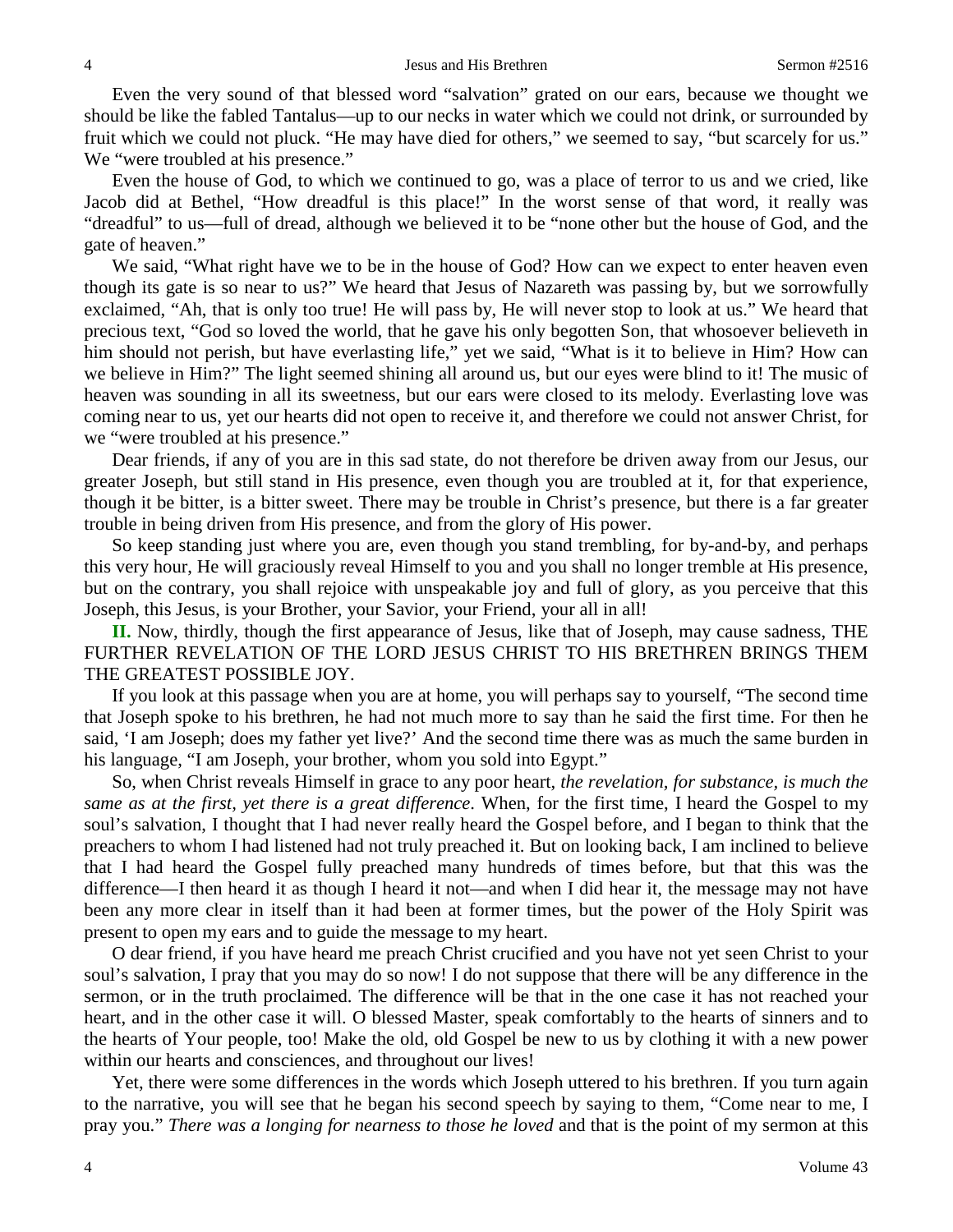### Sermon #2516 **Sermon #2516** Jesus and His Brethren 5

time. I want you, who do not believe in the Lord Jesus Christ, but who are, nevertheless, His elect, His redeemed ones, to come near to Him now by an act of faith and trust Him with yourselves, your souls, your sins, and everything else. Stand not back through shame or fear, you chief of sinners, for He says, "Come near to me, I pray you. 'Come unto me, all ye that labor and are heavy laden, and I will give you rest.'" As for you who are His brethren already, come near to Him, for to you also He says, "Come near to me, I pray you."

Oh, if our Lord were actually here in bodily presence—and I can almost picture Him in the loveliness and glory of divine majesty—if He were to stand here and say to us, "Come near to me, I pray you," we would, with solemn reverence, bow before Him and we would with joyful obedience come near to Him, and try to hold Him by the feet and worship Him. Would not each one of you press forward to come near to Him? I am sure that you would.

Well, that is what you have to do in a spiritual fashion. We know not Christ after the flesh, but we do know Him after the Spirit. So, come near to Him, dear brethren in Christ. Believe in Him again as you did at the first, look to Him again as if you had never looked before. Worship Him as your Lord and your Redeemer. Prostrate yourselves before Him and adore Him as the Son of God revealed in our midst—come near to Him.

Then talk to Him. Tell Him all that is in your inmost heart. Unburden to Him your cares and your doubts. Ay, and come near to Him with your fondest affection and say to Him now, in the silence of your spirit, "Lord, thou knowest all things; thou knowest that I love thee." Come near to Christ with all your tears of penitence, come near with your alabaster box of gratitude, come near with the kisses of your lips of love, come near with your whole heart's purest affection, and come now, for that is what He invites you to do. It is a part of His manifestation of Himself to you that you should endeavor to come near to Him.

Cry, "Stand back, O self! Stand back, O devil! Stand back, all care for the world! Stand back, even care for the church just now! My heart must come near unto her Lord and sit like a dove on His finger and be satisfied to look with her gentle eyes at the beauties of His countenance." God help us so to do in response to our Lord's gracious invitation, "Come near to me, I pray you."

Then, as if to help us to come near, *our Lord, in this revelation, declares His relationship to us*. The speaker in the type says, "I am Joseph your brother" and the Lord Jesus Christ, though He is Head over all things to His church, and King and Lord of death and hell, yet says to everyone who believes in Him, "I am your Brother. I am your kith and kin. Head of the family, but still of the family, and touched with the feeling of your infirmities, for I was in all points tempted like as you are."

Do not imagine, concerning the Lord Jesus, that there is only a fanciful or sentimental brotherhood between Him and you. It is a real brotherhood—there is no such brotherhood under heaven so complete and true as that which exists between Christ and every blood-washed soul, for it is not a brotherhood according to the flesh, but an everlasting, spiritual brotherhood. An eternal union of the closest and most vital kind is established between Christ and everyone who believes in Him.

We do not reckon it hard, do we, to win a brother's heart? If we have been a little cold towards a brother, his heart soon warms to us again. And as for our Lord, if we have not seen Him of late, if any of us have not loved Him as we should, if we are saying, "We are troubled at His presence, we hardly dare come to His table," may He say to us, "Come near to me, I pray you. I am your Brother. Come near, come nearer, nearer still. I am pleased when you are near." Come with your sin and your lukewarmness. Come just as you are, as you came to Him at the first, and He will receive you, and will manifest Himself unto you as He does not unto the world.

In addition to revealing his relationship, which was a great motive for Joseph inviting his brethren to come near, *he also told them a secret*. He said, "I am Joseph your brother, whom ye sold into Egypt." I think he mentioned that to show them that he must be Joseph their brother, for who else in all the world knew of that shameful action on their part? I do not suppose that the Midianite merchants who bought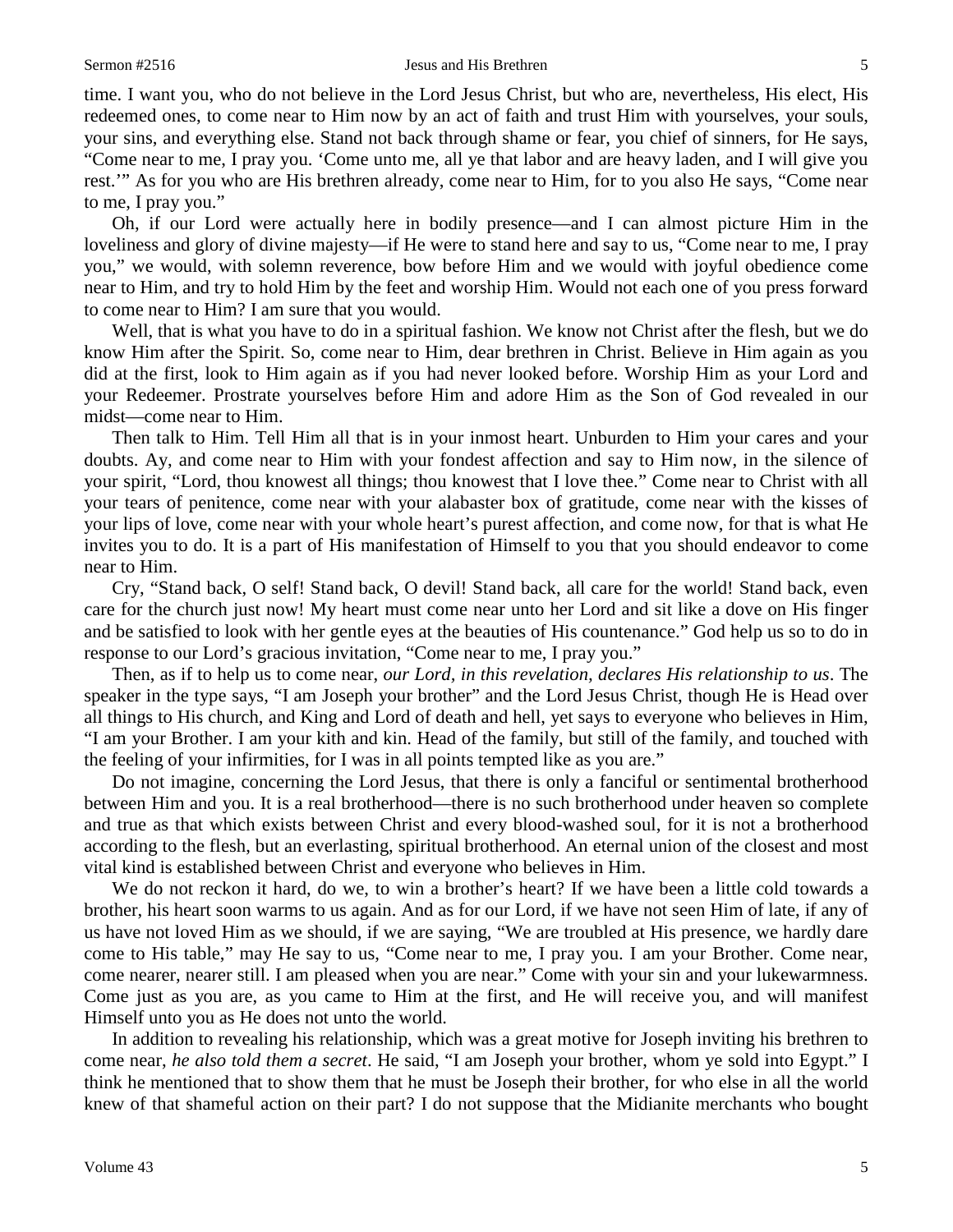Joseph knew that he was sold by his own brethren, or if they did know, there were none of them in Pharaoh's palace, for they were Ishmaelites and they had gone their way to traffic somewhere else.

All who knew of that wicked transaction were Joseph and his brothers, so by this password he lets them know that there was a sort of freemasonry between them. This was the sign, "I am Joseph your brother, whom ye sold into Egypt." It made them blush, I dare say, and it must have made them mourn. But it also made them feel, "Yes, that is our brother. Nobody but Joseph would know that we sold him into slavery."

And, dear friends, have you ever seen your Well-beloved as He reads your heart? I have known Him read mine from the first thought in it to the last, and I have thanked Him as He has read it, for I have said, "Lord, You have read that book right through, and now You know all things, You know that I love you. Alas! I did sell you into Egypt. There was a day when I chose Egypt and its pleasures rather than Yourself, and there have been days since when I have sold You again into Egypt by treating You with lukewarmness, and giving myself up to other lovers. Yes, Lord, I have sold You to the Ishmaelites by doubting You and mistrusting You. And by my sins I have stripped You of Your many-colored garment, and by my own folly I have let You go away from Your Father's house and from the chamber of her that bore You. You know all this, my Lord, but I know You, too, because You know me so well."

Then notice that when Joseph thus revealed himself to his brethren, he did not say more till *he had sweetly put away all their offenses against him*. They had been troubled because they knew that they had sold him into Egypt, but he said to them, "Now therefore be not grieved, nor angry with yourselves, that ye sold me hither." That was a blessed way of saying, "I freely and fully forgive you."

So Jesus says to His loved ones, who have grieved Him by their evil deeds, "Be not grieved, for 'I have blotted out, as a thick cloud, thy transgressions, and as a cloud, thy sins.' Be not angry with yourselves, for I will receive you graciously and love you freely. Be not angry with yourselves, for your sins, which are many, are all forgiven. Go and sin no more. For My name's sake will I defer My anger. Wherefore, 'Come now, and let us reason together: though your sins be as scarlet, they shall be as white as snow; though they be red like crimson, they shall be as wool.'"

Many of you know the way our Savior talks. I pray that He may just now make every believer sure that there is not a sin against him in God's Book of Remembrance. May you, dear friends, be clear in your conscience from all dead works! May you have the peace of God which passes all understanding to keep your hearts and minds through Christ Jesus, and in the clear white light of your Savior's glorious presence, may you see the wounds He endured when suffering for your sins! Then will you sing with the disciple whom Jesus loved, "Unto him that loved us, and washed us from our sins in his own blood, and hath made us kings and priests unto God and His Father; to him be glory and dominion forever and ever. Amen."

Last of all, Joseph was not satisfied with thus revealing himself to his brethren, and assuring them of his forgiveness, but *he promised them rich supplies for the future*. To my mind, this was the next best news to his message of forgiveness. He said to them, in effect, "You have had two years of famine. It is only through me that you have been preserved alive. You have come down to Egypt with your asses and your sacks, and you have taken home provender to my father and to your households. But there are yet five more years in which there will be no plowing and no harvest. What will become of you? What little you had in store is already all consumed. God has sent me here that through those five years, I may nourish you. You shall come down and live in Goshen, on the fat of the land of Egypt, and you shall never have any need, for all the treasures of the land of Egypt are mine, and I will take care of you, you shall never know any lack."

In like manner, beloved, your Lord stands and says to you, "You will have many more troubles yet." Some of my dear brothers and sisters in Christ, who are here, will be in heaven before five more years have expired. They have good reason to be very grateful to God. But to some of us who are younger, it may be that God has appointed many a year to abide here. But our Savior lives.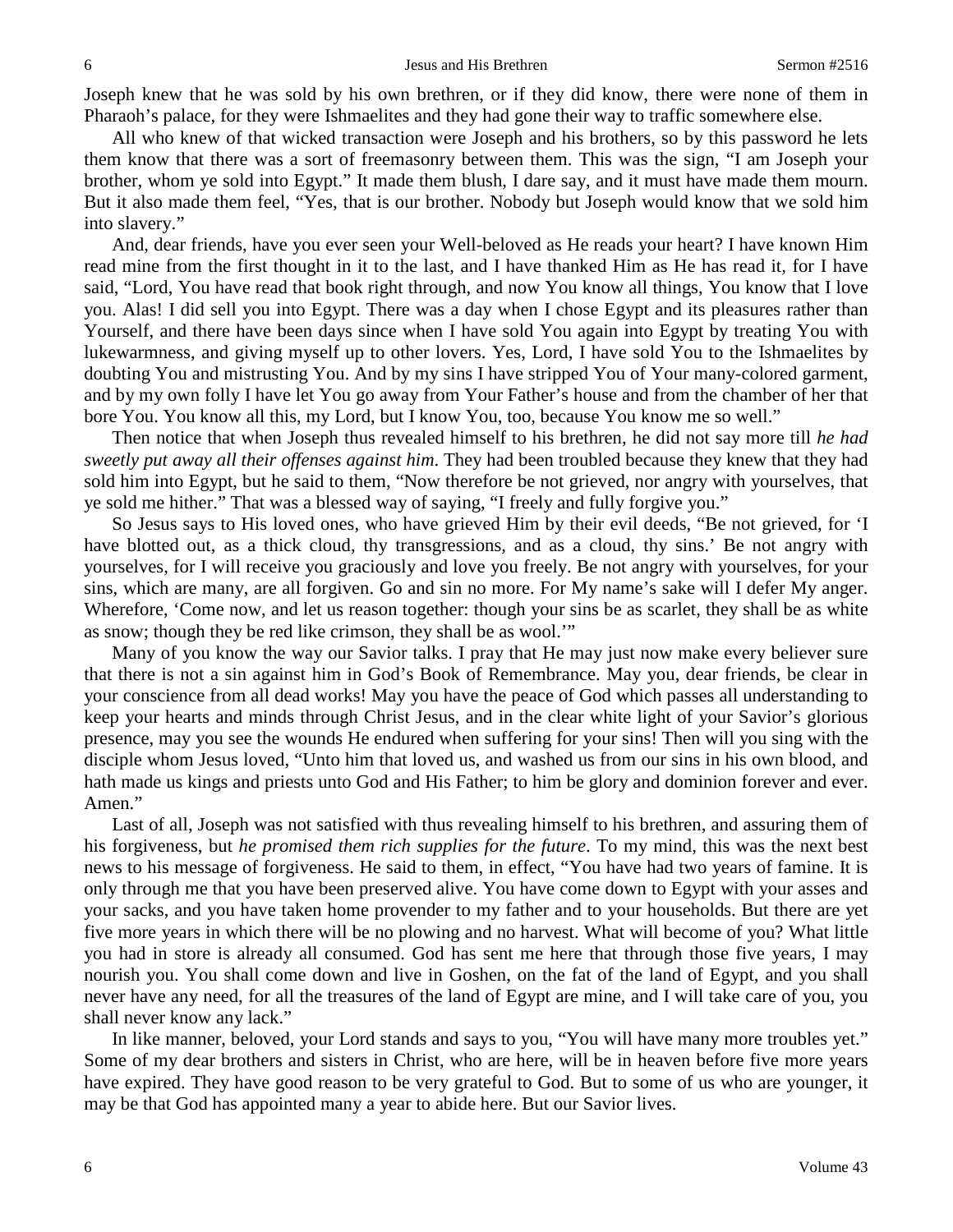### *"He is at the Father's side, The Man of love, the Crucified,"*

and the arrangements of providence are in His hands and all that providence shall be overruled for us. "No good thing will he withhold from them that walk uprightly." You will be in Egypt for a while longer, dear friend, but you will be in the Goshen of Egypt, and the good of all the land is yours. Oh, what a blessing it is to think that we have a Brother who reveals Himself to us as the Universal Provider, who will not let us have a want, but will take care that, before our need comes, the supply shall be ready and we shall have nothing to do but to rejoice in Him who cares for us!

Let not that sweet thought take away from your minds what I want to be the center of all the meditation, namely, that you should come near to your Lord. We never use a crucifix—we should think it sinful to do so. Neither do I want to have an imaginary crucifix, by trying to set Christ before you so that you should picture Him mentally. But I want your faith to do much more than imagination can. The Lord Jesus Christ is spiritually here in the midst of us, according to His gracious promise, "Lo, I am with you alway, even unto the end of the world." And He hears me speaking these words at this moment—I am as sure of it as if I saw that mystic presence with my natural eyes. If I did see Him, I know that I would fall at His feet as dead, and the rest of this service would have to be spent in awe-struck silence by everyone that did behold Him.

But O Thou Son of God and Son of Mary, Jesus Christ our Savior, we trust You wholly and alone to save us, and we love You with all our heart, and mind, and soul, and strength. And as we live *by* You, we pray You to help us to live *for* You, to live *to* You, to live *like* You, and by-and-by to live *with* You! We could almost wish that we might now fall down and kiss Your dear feet, but You are not here in visible presence, for You have gone up into glory. But You are here spiritually and we come to You and say, "Lord, You are ours, and we are Yours. We will hold You and will not let You go."

# *"Sun of my Soul, Thou Savior dear, It is not night if Thou be near."*

Come, stay with me while yet the evening shade shall linger, till death's dark night comes on and then, instead of night, let the morning break upon my gladdened eyes because it is Yourself that has come, the life, the resurrection, and not death at all!

Come, beloved, can you not get nearer to your Lord? Can you not speak familiarly with Him? Can you not whisper into His ear the story of your love?

# *"Come, Holy Spirit, heavenly Dove"*

and help us now to come near to Jesus! Amen and Amen!

# **EXPOSITIONS BY C. H. SPURGEON**

# *GENESIS 45:1-13 AND SONG OF SOLOMON 1:1-7; 3:1-5*

**Genesis 45:1-2.** *Then Joseph could not refrain himself before all them that stood by him: and he cried, Cause every man to go out from me. And there stood no man with him, while Joseph made himself known unto his brethren. And he wept aloud:*

Emotion long pent up grows violent and when at last it bursts forth, it cannot be restrained. "He wept aloud."

**2-3.** *And the Egyptians and the house of Pharaoh heard. And Joseph said unto his brethren, I am Joseph; doth my father yet live? And his brethren could not answer him; for they were troubled at his presence.*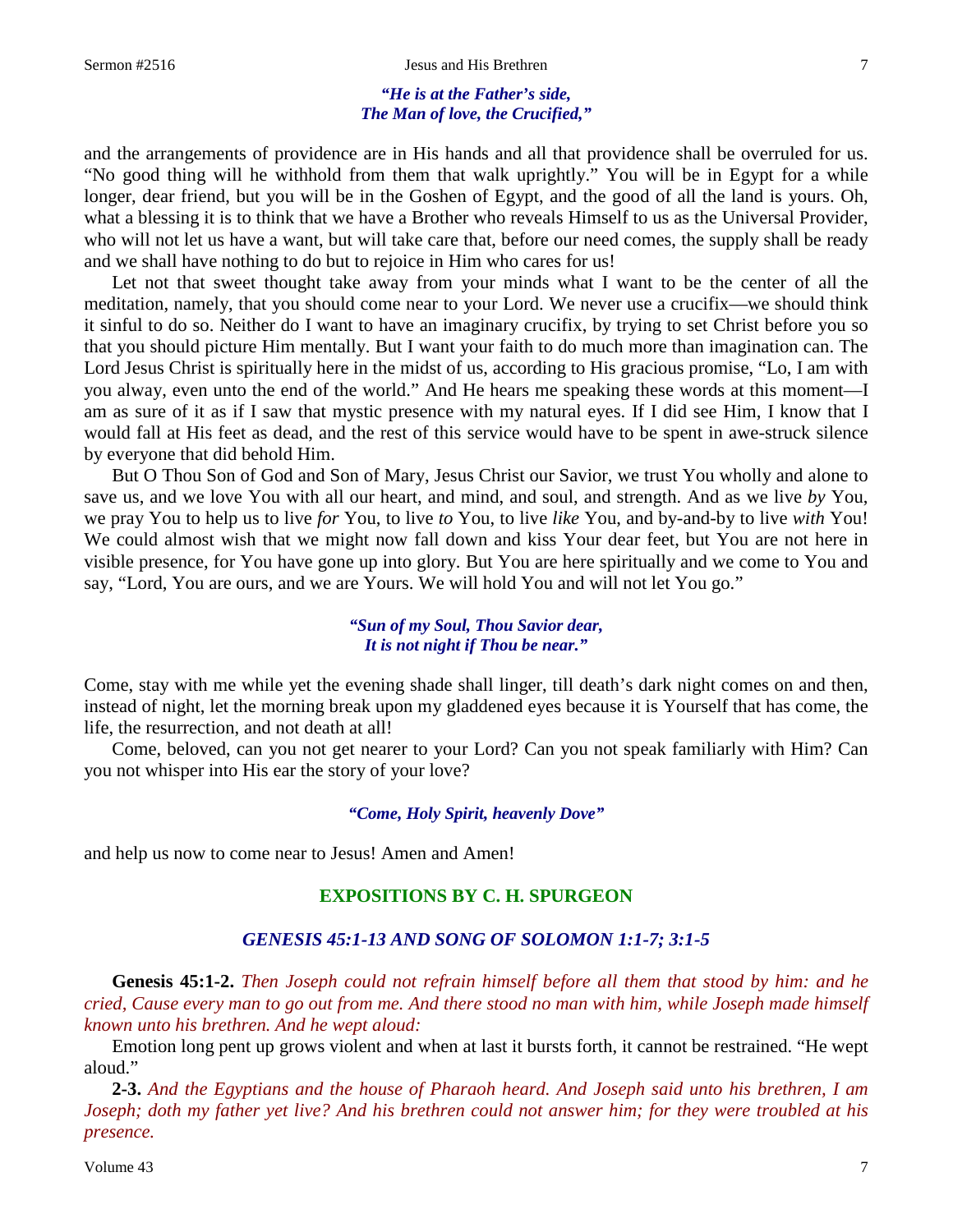What a rush of thoughts must have passed through their minds when they remembered all their unkind behavior toward him! There is no wonder that "they were troubled at his presence."

**4.** *And Joseph said unto his brethren, Come near to me, I pray you.* 

He pleads with them, he who was far greater than they—a prince among peasants—now prays to them, and is it not wonderful that the Lord Jesus, our infinitely-greater Brother, at times pleads with us, even as He said to the woman at the well, "Give me to drink"? Joseph said unto his brethren, "Come near to me, I pray you."

**4-5.** *And they came near. And he said, I am Joseph your brother, whom you sold into Egypt. Now therefore be not grieved, nor angry with yourselves, that ye sold me hither: for God did send me before you to preserve life.*

"You did very wrong, but I say nothing about that, for I want you to notice how God has overruled your action, how your sin has been made to be the means of your preservation and the preservation of many besides. 'God did send me before you to preserve life.'"

**6.** *For these two years hath the famine been in the land: and yet there are five years in which there shall neither be earing nor harvest.* 

There were to be five more dreary years of utter desolation and want.

**7.** *And God sent me before you to preserve you a posterity in the earth, and to save your lives by a great deliverance.* 

How wonderfully those two things meet in practical harmony—the free will of man and the predestination of God! Man acts just as freely and just as guiltily as if there were no predestination whatever. And God ordains, arranges, supervises, and overrules just as accurately as if there were no free will in the universe. There are some purblind people who only believe one or other of these two truths, yet they are both true and the one is as true as the other.

I believe that much of the theology which is tinged with free will is true, and I know that the teaching which fully proclaims electing love and sovereign grace is also true—and you may find much of both of these truths in the Scriptures. The fault lies in trying to compress all truth under either of those two heads.

These men were verily guilty for selling their brother, yet God was verily wise in permitting him to be sold. The inference which Joseph draws from their misconduct is, of course, an inference of love. Love may not be always logical, but it is sweetly consoling, as it must have been in this case.

**8.** *So now it was not you that sent me hither, but God: and he hath made me a father to Pharaoh, and lord of all his house, and a ruler throughout all the land of Egypt.* 

See how Joseph traces God's hand in his whole career?

**9.** *Haste ye, and go up to my father, and say unto him, Thus says thy son Joseph, God hath made me lord of all Egypt: come down unto me, tarry not:*

See how love attracts. Joseph must have his brothers near him, now he wants to have his father also near. "Go up to my father, and say unto him, 'Come down unto me.'" See how great love turns pleader again. He who said to his brothers, "Come near to me," sends to his father the message, "Come down unto me."

**10.** *And thou shalt dwell in the land of Goshen, and thou shalt be near unto me, thou, and thy children, and thy children's children, and thy flocks, and thy herds, and all that thou hast.*

Our common saying, "Love me, love my dog," is very true. Love me, love even my flocks and my herds. So the blessing of God extends to all His chosen people have—not only to their children, but to all that they possess.

**11-13.** *And there will I nourish thee; for yet there are five years of famine; lest thou and thy household, and all that thou hast, come to poverty. And, behold, your eyes see, and the eyes of my brother Benjamin, that it is my mouth that speaketh unto you. And ye shall tell my father of all my glory in Egypt, and of all that you have seen; and ye shall haste and bring down my father hither.*

Love is impatient to have the object of its affection brought near.